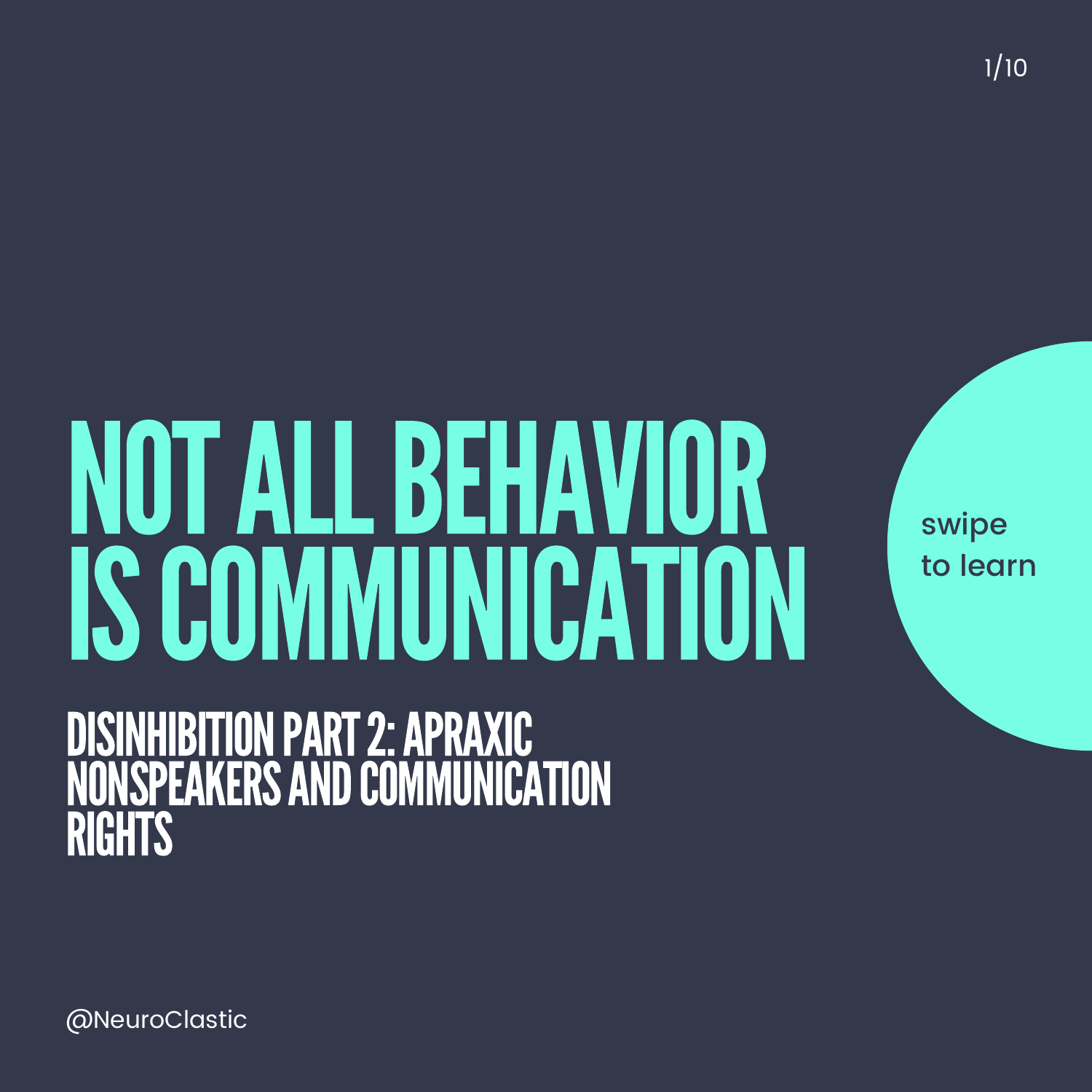## ADVOCACY THAT DOES NOT CONSIDER THOSE WHO ARE MOST MARGINALIZED IS TOXIC.

Those who are at most risk need to be considered first in everything we do.

People without access to reliable communication, minoritized racial and ethnic populations, and people with serious medical conditions are at high risk of being misinterpreted as dangerous and being badly injured or experiencing loss of life because of the widespread-but-inaccurate belief that all behavior is communication.

If someone does not have reliable communication, and they have any signs of disinhibition, the need to get them reliable communication is urgent.

There is not enough urgency because too many people believe that all behavior is communication that they can always accurately interpret and address with behavioral interventions.

@NeuroClastic This includes therapists and educators from ALL FIELDS. Do not make this an "ABA" thing because the problems are systemic and even exist in autistic self-advocacy. Let' s focus on solutions that are actually NeuroInclusive.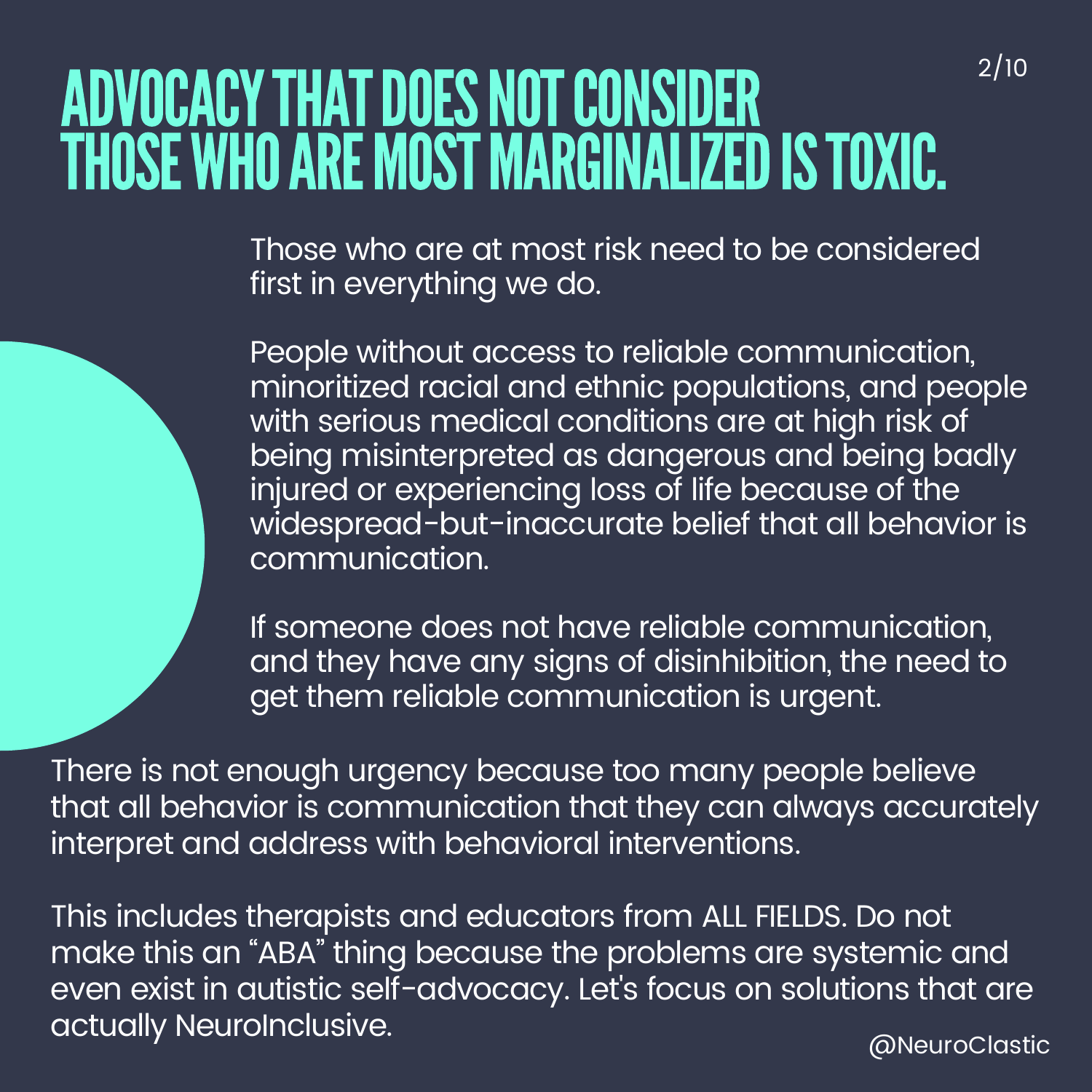# NO,YOUCAN'TALWAYSRELY ON'YOUR INSTINCTS.

Yes, it's devastating that we have to wonder if our nonspeaking, minimally-speaking, and unreliably-speaking apraxic children and adult neurokin are communicating or if they 're just saying or doing things they don 't want to say or do because of disinhibition.

But we 're not going to pretend nonspeaking apraxic people with motor disinhibition don 't exist because it' s convenient for prepackaged narratives that don 't work for them.



3/10

@NeuroClastic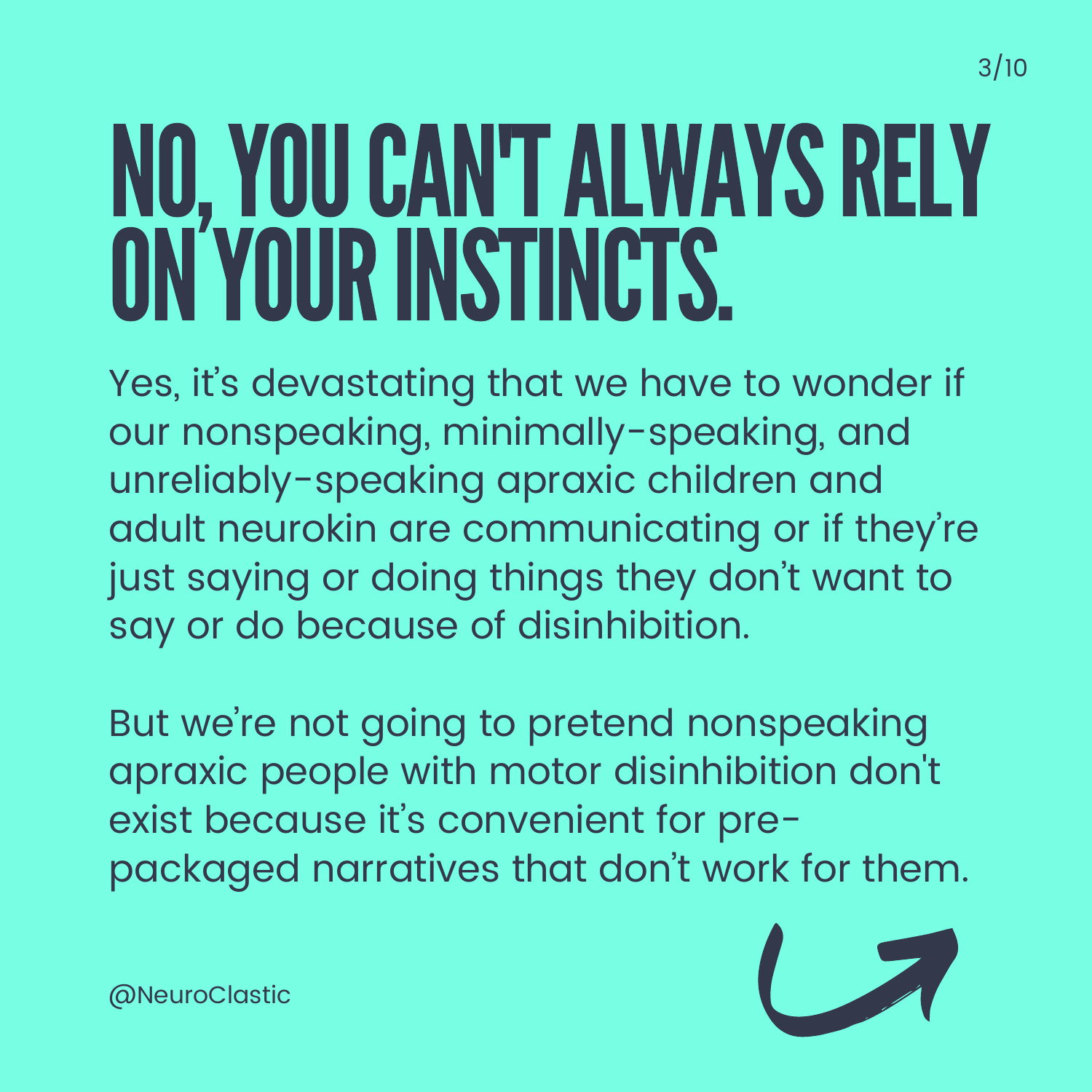#### WHEN APRAXIC NONSPEAKERS GE<br>COMMUNICATION SUPPORTS THAT<br>WORK FOR THOSE WITH MOTOR<br>PLANNING DEFICITS AND<br>DISINHIBITION, THEY COMMUNICAT<br>LOUDLY AND CLEARLY:<br>From sabrina Guerra<br>Llack the ability to make my body<br>respond to my **WHEN** A PRAXIC NONSPE A **KERS GET** COMMUNICATION N SUPPORTS THAT **WC** O<sup>T</sup> R K F<br>F **O R** T i<br>H OSE WITH MOTOR **P LAI** Ni **NINO**  $\ddot{0}$ **D** E **FICITS** AI **NI**  $\ddot{\textbf{D}}$ **DISINI** HIBITIO N, THEY COMMUNICATE **LOUDLY** AI ND CLE **AI RLY:**

### From Sabrina Guerra

I lack the ability to make my body' respond to my will. I often pay for that through others believing I wish for things I don't, am ignorant of things I am not, and think or feel things far from the truth. Please ask me for the

IN THEIR OWN WORDS IN THEIR OWN WORDS / 1 0

@NeuroClastic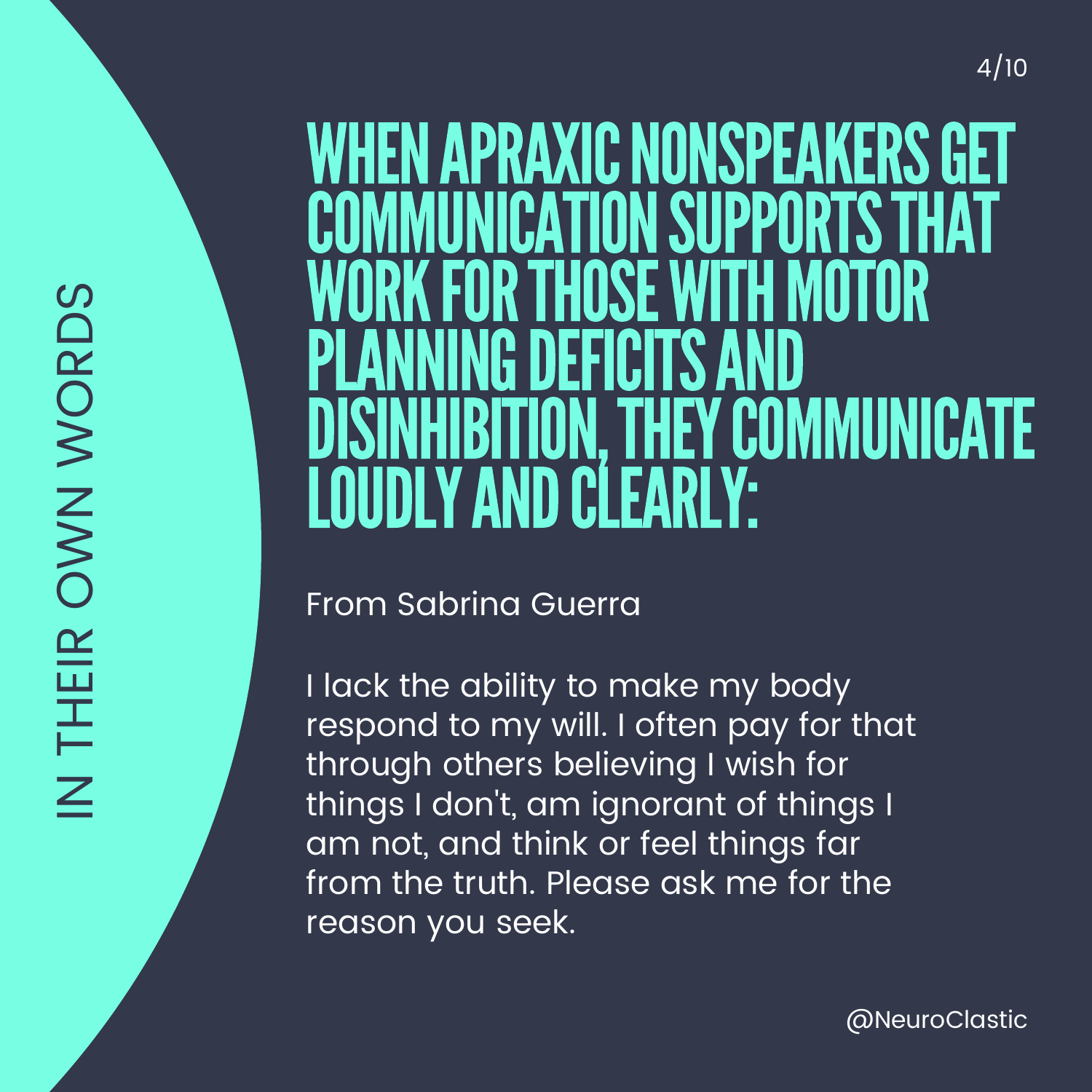## DON'T READ TREVOR'S BEHAVIOR AS **COMMUNICATION**

Simply looking at me gives you exactly zero information about who I am. If you saw me at the store, you would see my stimmy hands and hear my scripts and think I am stupid. If you actually got to know me, you would realize I am a snarky, smart teenager operating a body of a fool. My brain and body don 't talk well to each other. It is like they run different operating systems. The idea that people can be mentally competent but struggle to control their body is completely normal when we talk about someone who gets injured or has a stroke. This is not true when people think about autism. Apraxia does not discriminate, so neither should we when we assign the possibility of intelligence to humans.

-From Trevor Byrd

@NeuroClastic



5/10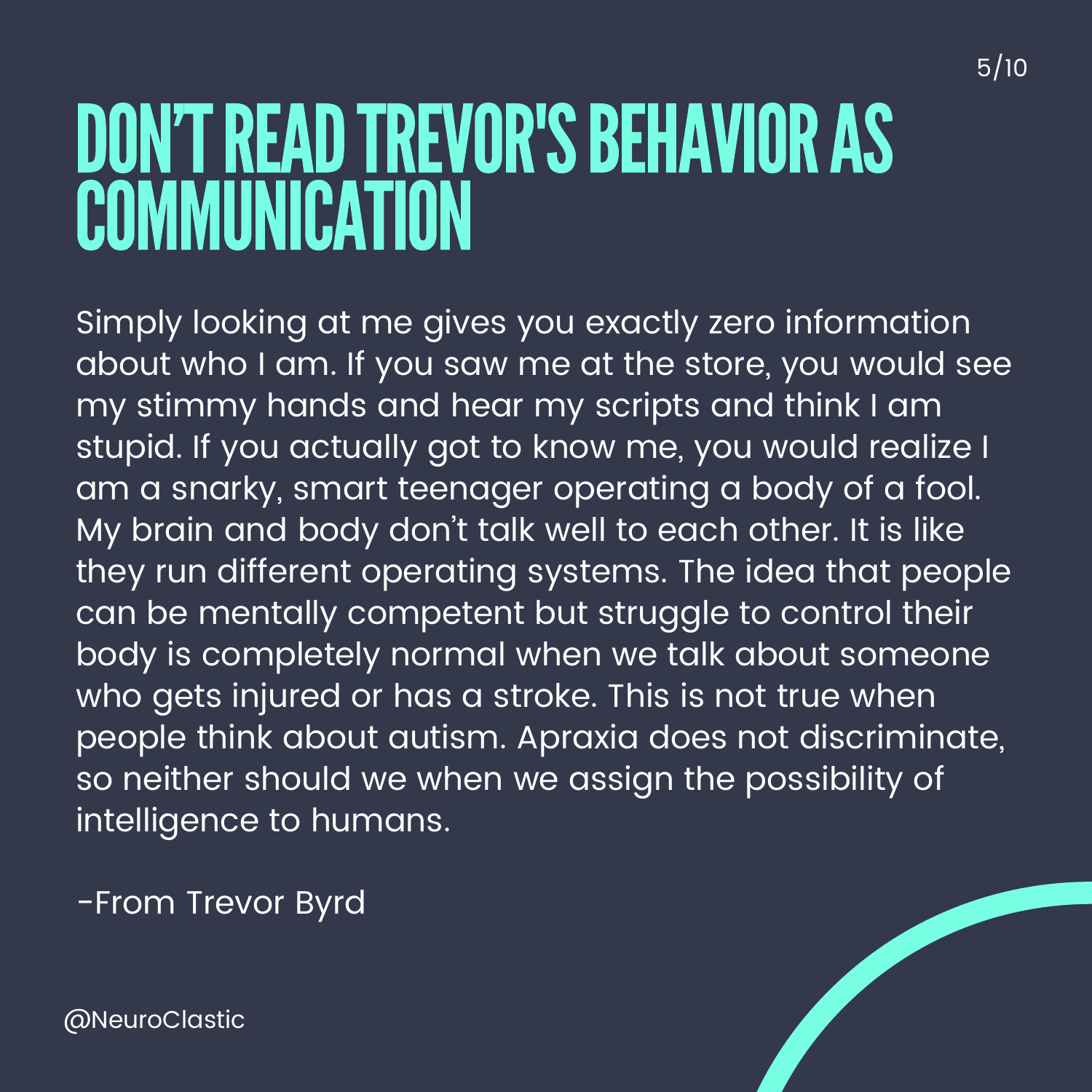## RESPECT WYATT'S SPELLED WORDS:

I keep speaking "all done" when I mean "love to get to" work." I would really like to be doing piano lessons. I would really like to be doing lessons for school and helping with chores. But instead, I shout ALL DONE and get stressed over not being able to control my body. "Make me get to work, " I shout. "Make me have a good life." But nobody listens. It is all in my head. This makes me so frustrated. I so like to be learning and busy. I have big plans for my life. My life can be so full of amazing stuff.

-Wyatt T. Dutton

[ Quotes added for formatting for social media ]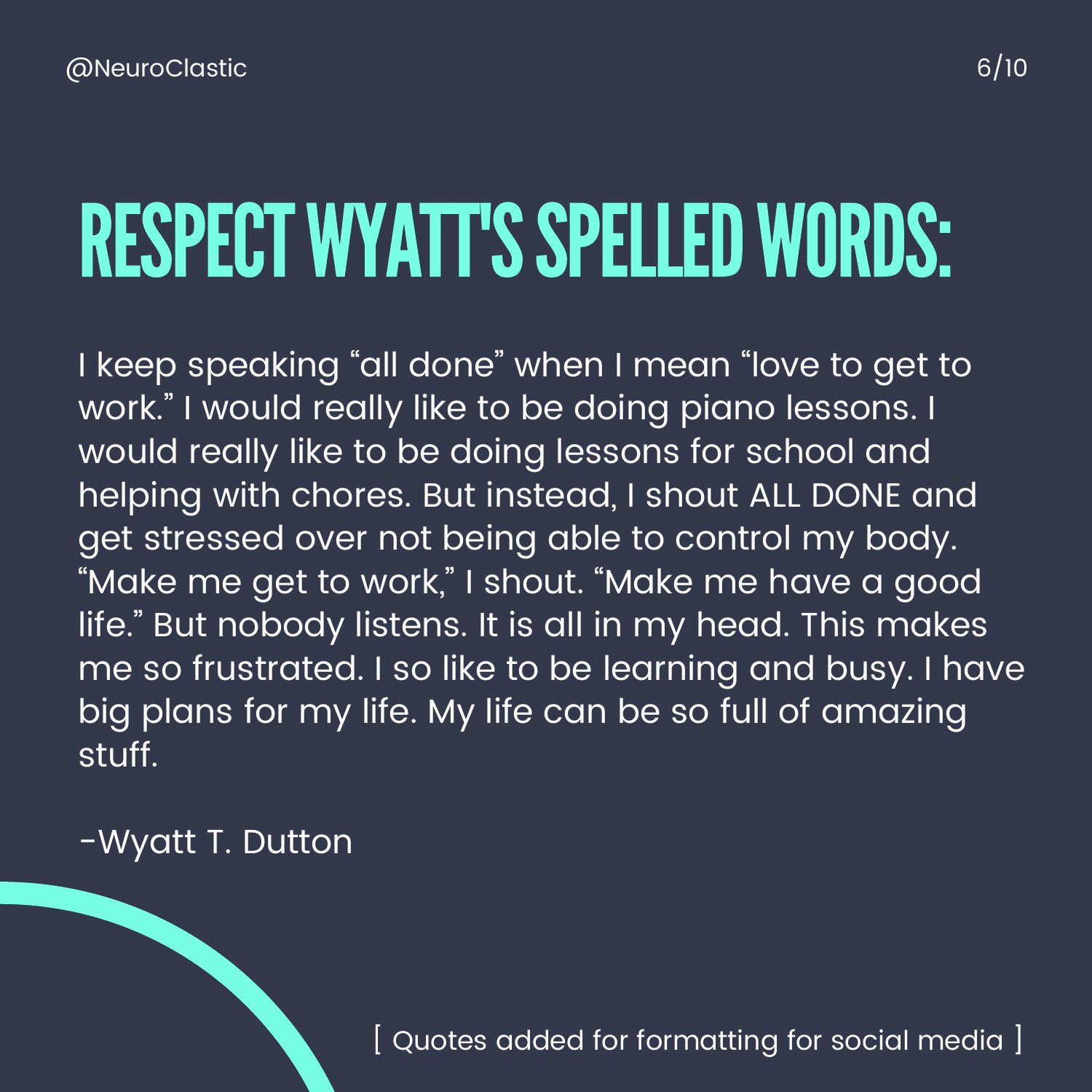## "HALLELUJAH"FOR COMMUNICATION CHOICE!

The first time I met the principal at my school, I chanted, "Hallelujah!" loudly in his face. Kind of putting a lot of meaning to it, he said, "I' m flattered." If I'd had my letterboard with me, I would likely have said, "Trust my finger, not my speech." Same as a Deaf person. I hate how my intelligence is judged by how I speak.

This perception is not helped by the nonsense that falls out of my mouth. Just now, while writing that sentence about Deaf people, I clearly said aloud, "The boy is riding a bicycle." Total ABA flashback. There are no boys or bikes anywhere near me. That doesn 't mean that I' m stupid or that I' m thinking about boys or bikes. What it does mean is that I' m like a parrot on steroids with the world' s best memory.

LISTEI TO ASHNA

-Ashna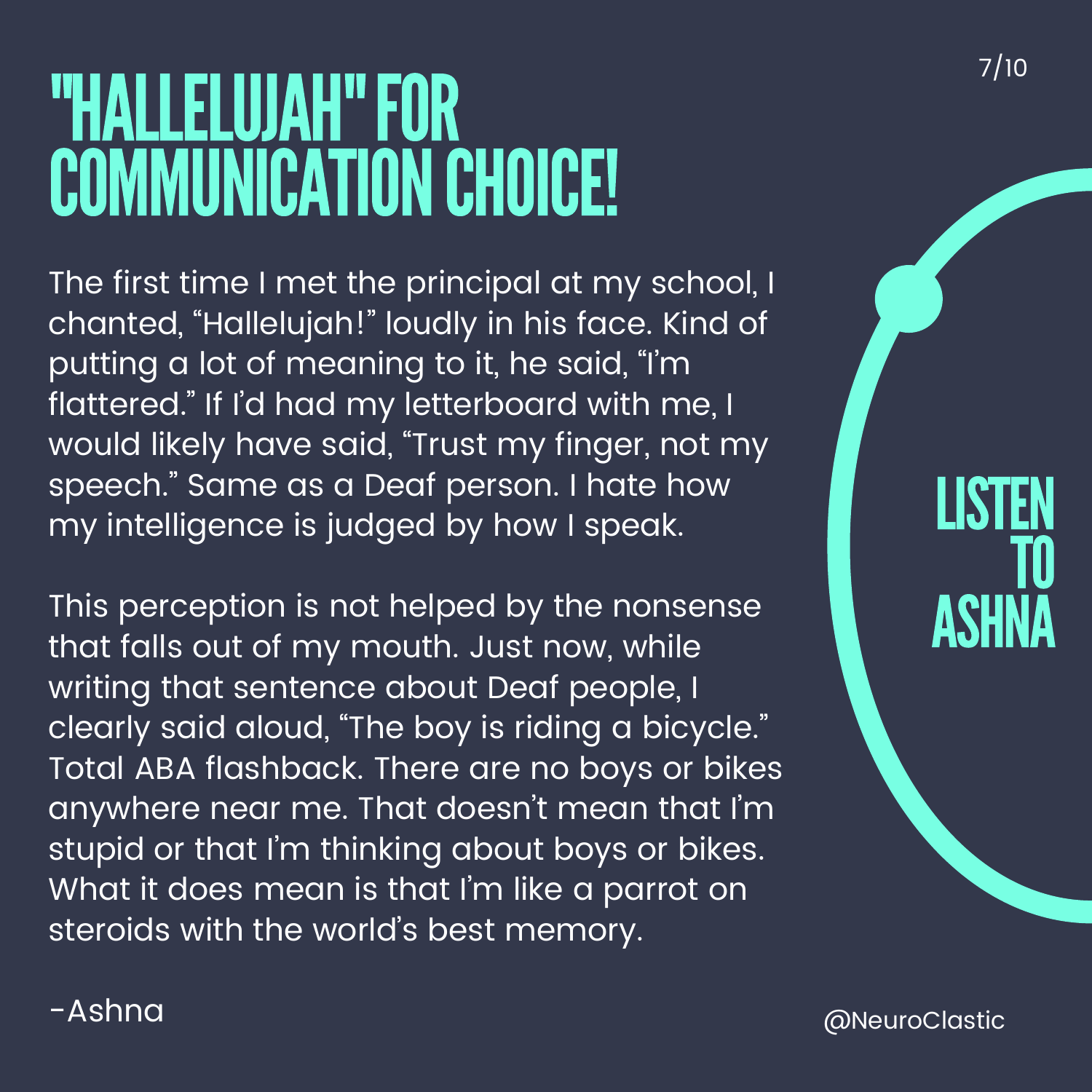### WILLIAM ILLUSTRATES HOW **IT IS FOR OTHERS** BELIEVE HIS DISINHIBITION IS COMMUNICATION:

Sometimes my speech says one thing and my letterboard voice says another. This afternoon, my speech said "Yes " to mom s offer to give me a snack, but my ' letterboard voice said, "I don 't need one." Though she knows to trust my letterboard voice, I still saw her hesitate to trust what I typed. To be fair, though, I' m not one to turn down a snack. But aren 't we all entitled to change our routines?

-William

TRUST

LETTER-

BOARD

**VOICE** 

**MY**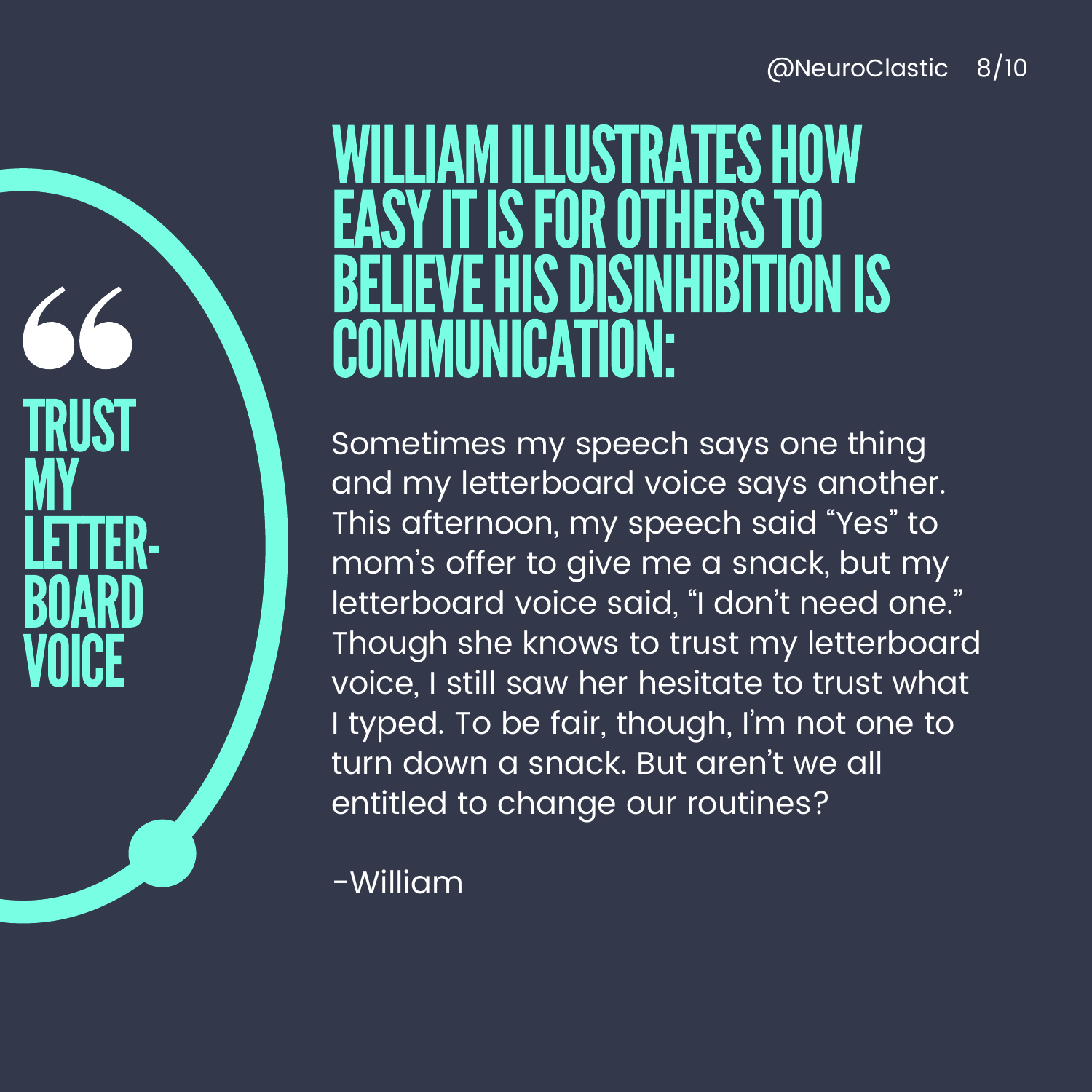# NOTALWAYS COMMUNICATION

How can you know if your apraxic nonspeaking children, clients, or students are actually communicating what they want?

You can 't for sure until you get them reliable communication.

The teens and youth quoted in the aforementioned slides are not outliers. Most nonspeakers spell the same things over and over and over.

Why do all nonspeakers not have access to reliable communication?

Because the autism intervention industry is relying on their " gold standard" buzzword slogans like "ALL BEHAVIOR IS COMMUNICATION" to keep control of the narrative.

You have been the free advertisement for that.

I used to be free advertisement, too. I didn 't know better, either.

So we have to work together, as a community, to center communication rights for those with motor planning deficits and disinhibition.

@NeuroClastic

9/10